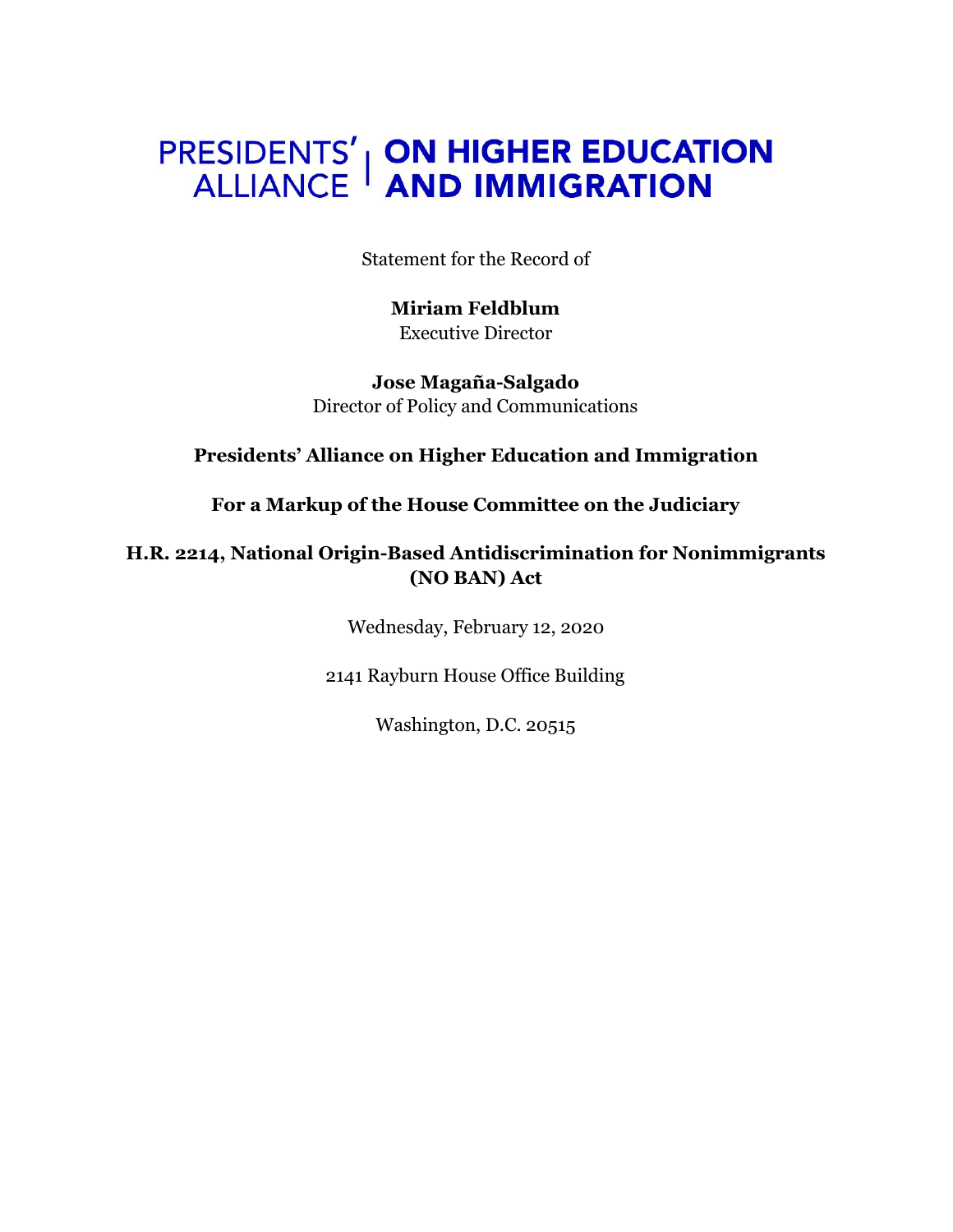## **I. INTRODUCTION**

The Presidents' Alliance on Higher Education and Immigration (Presidents' Alliance) strongly opposes the administration's recently announced expansion of the travel ban and the previous travel bans. Under the expanded travel ban, certain visa holders from Eritrea, Kyrgyzstan, Myanmar, Nigeria, Sudan, and Tanzania are prohibited from entering the United States. This is in addition to the existing proclamation, which bans some or all immigrants from Iran, Libya, North Korea, Somalia, Syria, Yemen, and Venezuela. Both the existing travel ban and its expansion represent an affront to our nation's principles and the core values of our nation's higher education institutions.

The non-partisan Presidents' Alliance brings together college and university leaders committed to increasing public understanding of how immigration policies and practices impact our students, campuses, and communities, supporting policies that create a welcoming environment for immigrant, undocumented, and international students on our campuses; and identifying and sharing best practices.<sup>1</sup> The Presidents' Alliance is comprised of over 450 presidents and chancellors of public and private colleges and universities, enrolling over five million students in 41 states, the District of Columbia, and Puerto Rico.

Under these travel bans, the banning of certain nonimmigrants and immigrants from these countries sends a harsh, unwelcoming message; discourages and chills international students and scholars from coming to our country; and undermines our nation's ability to fully attract and retain international talent. While the travel bans do not explicitly bar international students (with the exception of suspending all nonimmigrants from Syria and North Korea), anecdotal reports indicate that international students from the banned countries experience "enhanced screening and vetting requirements" and turnaways at the border at greater rates, implicating higher education. Moreover, these bans affect the families of many students, faculty, and staff on our campuses, preventing them from joining loved ones in the United States. Our campuses, academic programs, and co-curricular engagement are intellectually and culturally richer because of international visitors, students, staff, faculty, and their families.

The National Origin-Based Antidiscrimination for Nonimmigrants (NO BAN) Act (H.R. 2214) would expand section  $202(a)(1)(A)$  of the Immigration and Nationality Act (INA), also known as the nondiscrimination provision, to include nonimmigrant visas and to prohibit discrimination on the basis of religion.<sup>2</sup> The bill would also impose limitations on the president's power to restrict the entry of certain classes of noncitizens into the United States; terminate executive orders and presidential proclamations relating to the existing travel and asylum bans; and implement certain reporting requirements. While

<sup>1</sup> *Founding Statement*, Presidents' Alliance on Higher Education and Immigration (last accessed March 3, 2019), [https://www.presidentsimmigrationalliance.org/about/statement/.](https://www.presidentsimmigrationalliance.org/about/statement/) <sup>2</sup> For the full text of the House bill, see

<https://www.congress.gov/bill/116th-congress/house-bill/2214/text>. For the full text of the identical Senate bill, see <https://www.congress.gov/bill/116th-congress/senate-bill/1123/text>.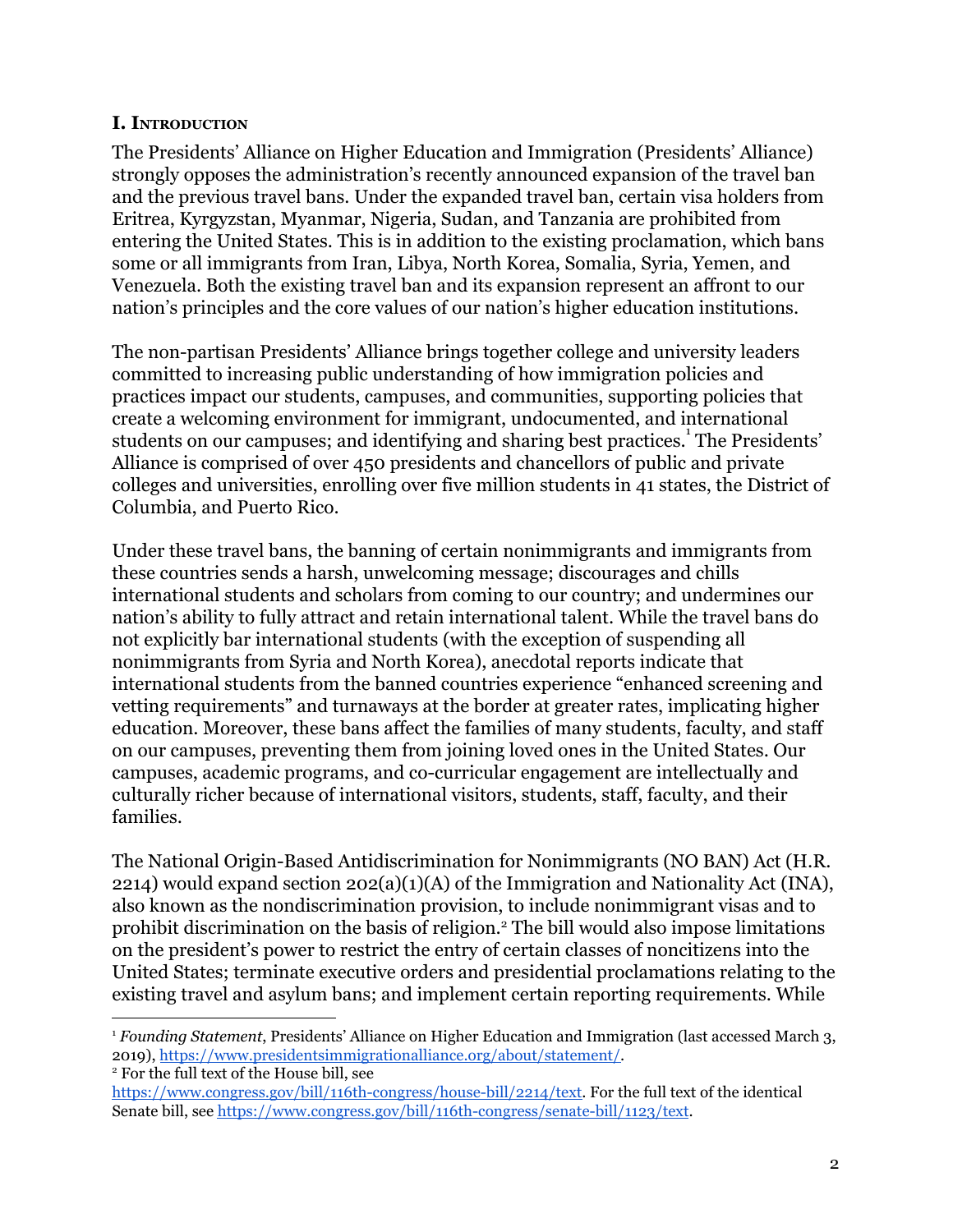the Presidents' Alliance has not yet formally endorsed this legislation, we generally support policies that would revisit, narrow, or rescind the administration's travel bans.

## **II. IMPACT OF BANS ON INTERNATIONAL STUDENTS AND SCHOLARS**

The NO BAN Act is a carefully crafted compromise that preserves the President's ability to protect the nation in time of emergency and for legitimate foreign policy objectives, while restricting the President's authority to act in a discriminatory and excessive manner that undermines national security, economic prosperity, educational opportunity, and long-standing immigration laws developed by Congress.

This is especially important given the significant number of international students whose countries of origin have been targeted by the travel bans and the most recent expansion. Nearly 39,000 international students from the thirteen banned countries were studying in the United States during the 2018–19 academic year, including almost 17,000 from the newly banned countries.<sup>3</sup> These tens of thousands of students are directly or indirectly impacted by the travel bans—not counting the faculty and staff members in the United States who hail from these affected countries, or who have family members from these affected countries. The NO BAN Act would offer them and their families reprieve.

| Country of Origin <sup>4</sup> | Students Affected <sup>5</sup> |
|--------------------------------|--------------------------------|
| Nigeria                        | 13,423                         |
| Sudan                          | 319                            |
| Tanzania                       | 834                            |
| Eritrea                        | 117                            |
| Myanmar                        | 1,773                          |
| Kyrgyzstan                     | 290                            |
| Venezuela                      | 7,760                          |
| Iran                           | 12,142                         |
| Libya                          | 884                            |
| North Korea                    | $\overline{\mathbf{2}}$        |
| Somalia                        | 76                             |
| Syria                          | 566                            |
| Yemen                          | 398                            |
| Total                          | 38,584                         |

These tens of thousands of international students add tremendous value to our economy. NAFSA developed an online tool to calculate the economic benefits of

<sup>4</sup> *Id.*

<sup>3</sup> *International Student Totals by Place of Origin, 2012/13 – 2018/19*, Inst. of Int'l Educ., <https://www.iie.org/Research-and-Insights/Open-Doors/Data/International-Students/Places-of-Origin> (last visited Feb. 10, 2020).

<sup>5</sup> During the 2018–19 school year.